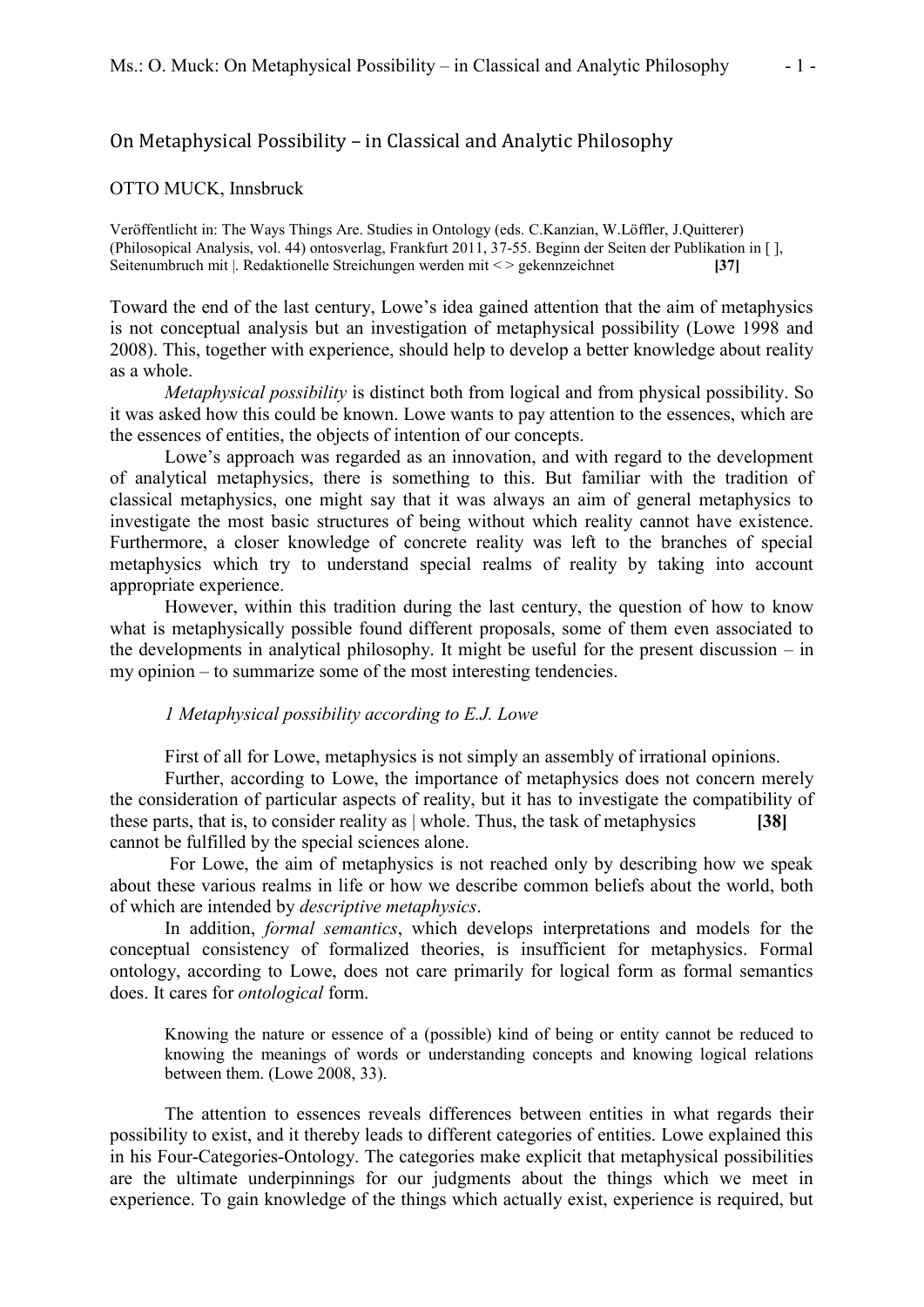the framework, which is used for this task, is to be clarified by investigating the metaphysical possibilities, especially the basic categories of being.

In defending his approach, Lowe uses, among others, the following types of arguments:

Considering the essences of the things we speak about should by no means be regarded as impossible. Even in semantics, we use an understanding of essence when one speaks of concepts and representations. Both are beings and have their respective essences. So, essences are also objects of the language of semantic investigations.

It is interesting for me here that Lowe uses an argument which some would see as part of an operational analysis which makes explicit an understanding of a term, here of the meaning of "essence", by pointing to the linguistic operation in which it is used.

And, then, this is combined with an indirect argument in order to defend the possibility of using our understanding of essences, at least as an argument *ad hominem.* 

**[39]**

## *2 Questions and observations arising from Lowe's intentions*

In order to resume the ideas of Lowe and discuss their merits, I will use the concept of a model. When using a model (e.g., a road map), its purpose and its specific advantages must be kept in mind – as well as the limits of its representation of reality. Call these the *conditions of adequacy* of an explication or an interpretation.

Models, therefore, are usually only *partial interpretations* of the field which they should help to understand. Their adequacy depends on the purpose for which they are used. Therefore, in using a model one should be careful not to draw unjustified conclusions. For example, road maps provide reliable information about reality if I want to find my way. But it would be a misunderstanding to scold them for being unrealistic as they do not present the beauty of the landscape.

When Lowe contrasts his own metaphysical approach to several trends in Analytic Philosophy, this does not mean (so I take it) that he would not appreciate the merits of Analytic Philosophy in the last century. But Lowe locates ontological questions beyond the boundaries of semantic models of modal logic. The task of investigating metaphysical possibility cannot be achieved by formal semantics alone. The semantic approach to systems of modal logic is useful to show the consistency of these systems by presenting abstract interpretations, which satisfy the formulas of the systems. These semantic models show the logical consistency of the systems. But the fulfilment of this minimal requirement for formal systems does not provide further ontological conditions for the beings about which we speak when we use concepts, which refer to objects of experience.

For Lowe, the model of reality used in everyday life has its limits as well, and metaphysical analysis should help to transcend them. For him, descriptive metaphysics deals only with the common sense model of reality, as I would call it. This model sees reality only with regard to practical purposes instead of caring for reality as such. According to Lowe, this bears a similarity to neo-Kantianism and to the mistake of idealism: they are all satisfied with the way how we *think* about reality and do not ask about reality as it *is*.

But is it true that the model of reality which we use in life, in our "lifeworld" (*Lebenswelt*), is unable to contribute to a better knowledge of reality? I want to point out some methodological elements which this model can contribute to develop metaphysics.

#### **[40]**

2.1 The "Life-world" as the frame of reference for questions to be solved by metaphysics

There is no doubt that our everyday model is imperfect in interpreting reality. Nevertheless, it represents certain traits of reality – otherwise it could not provide reliable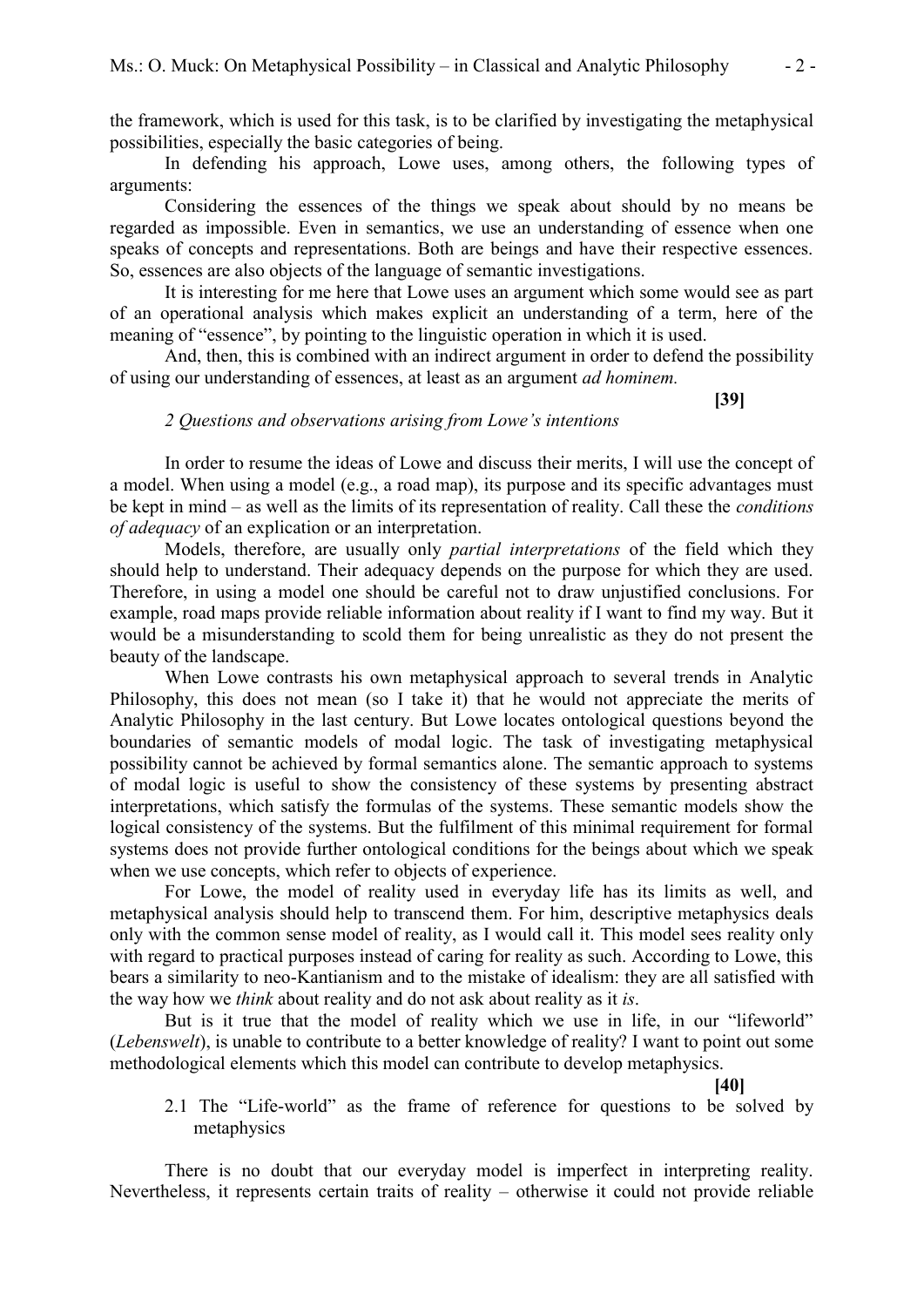information for many tasks in our life, which it obviously does. This leads to the further question of how much assistance our pre-philosophical language can provide for a critical appraisal of reality.

The model which directs our everyday life, our "*life-world*", should be regarded as the benchmark for the material adequacy of metaphysical proposals. Metaphysics is expected to assist us in solving *questions that arise in everyday life*. Are solutions to these questions supported by the considerations of metaphysics? If metaphysics should improve the model of reality which we are using in life, this should help to find answers to the questions arising there. Therefore, testing the sufficiency of metaphysical ideas has to consider the consequences for our life. This does not entail an uncritical acceptance of opinions of our common sense model of reality – this is not even the case in descriptive metaphysics according to Strawson (Löffler 2007, 123-130).

I want to take the occasion of this paper to express my high estimation for Edmund Runggaldier's way of dealing with philosophical problems. On the one hand, his many publications display his openness to the manifold proposals of how to handle philosophical problems, including formal ontology. On the other hand, he constantly considers how proposed ideas can be solutions for the field where the problems had their origin – our lifeworld.

2.2 The concepts which refer to beings with their essences have been produced in the formation of our life-world

In order to have access to essences, we rely on the process which has led us to the *formation of our everyday-model of reality*. In that vein, Scott A. Shalkowski (2008, in response to Lowe 2008) raises an obvious question: How do we obtain concepts of the entities which contain those essential features which (according to Lowe) should be the proper object of attention in metaphysics? For Lowe, insight into essences is a condition *a priori* for empirical knowledge, which is formed *a posteriori*. But one should note that the formation of concepts is linked with the formation of experiential knowledge. So the "aprioricity" of essences for empirical knowledge | should not be misunderstood in a temporal way. **[41]** Therefore, the concepts used in the model of everyday knowledge (its need for critical improvement not withstanding) can be expected to give us sufficient acquaintance with the essences for the purpose of formal ontology.

2.3 Understanding of intended essences is manifested in relations between concepts

But how tight is the link between ordinary language and reality? On the one hand, the practical interests of everyday life in the process of original formation of language seem to distort our relation to reality, and on the other hand, these interests must take into account the structures of reality. Is ordinary language thus distorting or rather revealing reality? Recently, Paul Symington (Symington 2010) has pointed out different views on this question in medieval philosophy.

According to Symington, Thomas Aquinas considered the expression of our relation to the intended reality as strong enough to be helpful for determining differences in reality. This is done by reflecting on expressions in language. Modes of per se predication indicate how a predicate is related to its subject. These different modes reflect relations of the essences intended by the concepts. They are not merely a matter of our insufficient understanding of reality. Symington shows how, following this way, one can provide a reconstruction of Lowe's four categories but at the same time overcome some difficulties which they seem to include (Symington 2010, 134-139).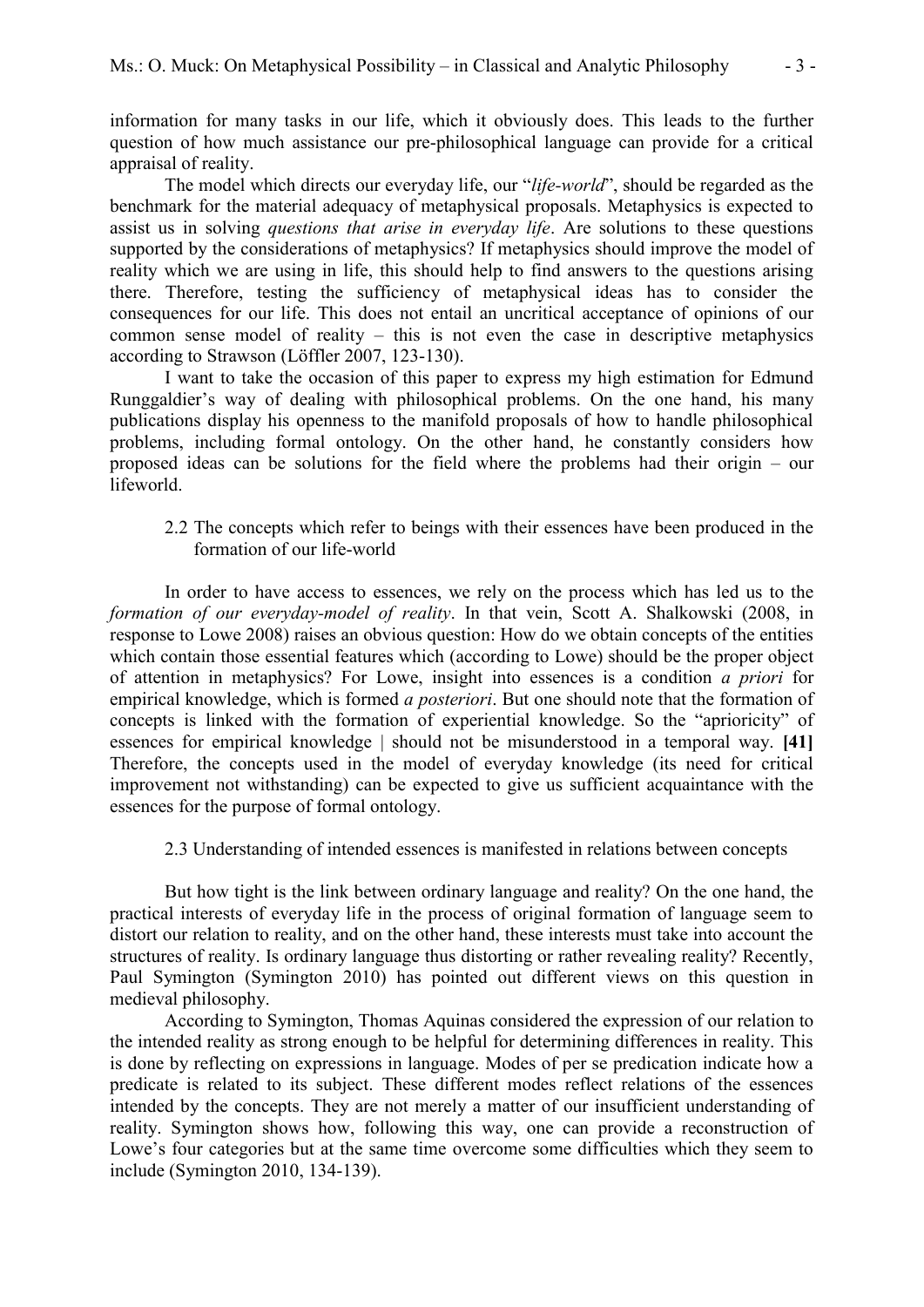2.4 The Life-world grounds our operations and interests for investigations in special realms

We should not forget that all our attempts to develop a critical view of reality rely on *ordinary language* – it has at least the function of indicating problems and drawing our attention to ways of solving them. Methodical constructivism shows how this can be done, e.g., by an operational approach to logic and to the foundations of mathematics and the empirical sciences (Lorenzen 1969).

This attention to the roots of specialized investigations and formulations helps to understand their power as well as their limits. It also highlights the relevance of our theoretical investigations for our relation to reality in everyday activity. C.F. Gethmann **[42]** labels this approach of methodical construc-|tivism as "phenomenology after the linguistic turn" (Gethmann 2010, 23). He shows how our insight into essences has its consequences in our practical life, especially in the performance of language.

This use of ordinary language (i.e., to draw attention to our activity) can also be useful for the task Lowe is interested in, namely, the explication of what goes on when we gain insights regarding essences. In this way, insights which are operative in the performance of these activities could be explicated critically. This may help to avoid the danger of burdening the formulations of these insights with misleading associations.

2.5 The Life-world also uses an understanding of essences in their relevance for our active occupation with reality

How does the *practical engagement with reality* in our life find consideration in the metaphysical quest for reality? This should not be neglected as an adequacy condition for metaphysical proposals. It seems to me that Lowe's interest is unduly restricted to the static possibility of things with regard to existence and identification. But wouldn't it also be a task of ontology to pay attention to the dynamic possibility of coming into existence? It seems that the experience of action (and of the causal interdependence with reality involved in it) reveals that there are presupposed *a priori* conditions for the possibility of coming or bringing to existence. Why not also treat them in ontology?

Anyway, the dynamic aspect of coming into existence has several aspects which deserve attention, since misunderstanding them may lead to failures in action. (Examples are given by Aristotle, who paid much attention to the different aspects of explaining how beings come into existence, change and vanish.)

So reality and being are not to be understood just as the actualisation of a possibility for existence. The existence of a being is essentially connected with the activity of beings, as our life proves. Therefore, the conditions of metaphysical possibility should also cover the conditions for coming into existence by action.

2.6 The Life-world is related to the personal world-view, which integrates our life

One might ask whether descriptive metaphysics is restricted to the opinions and presuppositions present in the common understanding of language | users. This seems **[43]**  to be the case in Strawson's *Individuals* (Strawson 1959) and in Stephan Körner's "immanent metaphysics" (Körner 1984). They both rather reflect the commonly shared system of rationality (Hudson 1991), not the concrete world-view of a person.

Lowe would agree that metaphysics should not only be interested in one aspect of reality but in reality as a whole. Therefore, I think, metaphysics should help to clarify the personal outlook on life as it is used in the concrete actions and decisions of persons. This task goes beyond analyzing the beliefs immanent in the common understanding of language.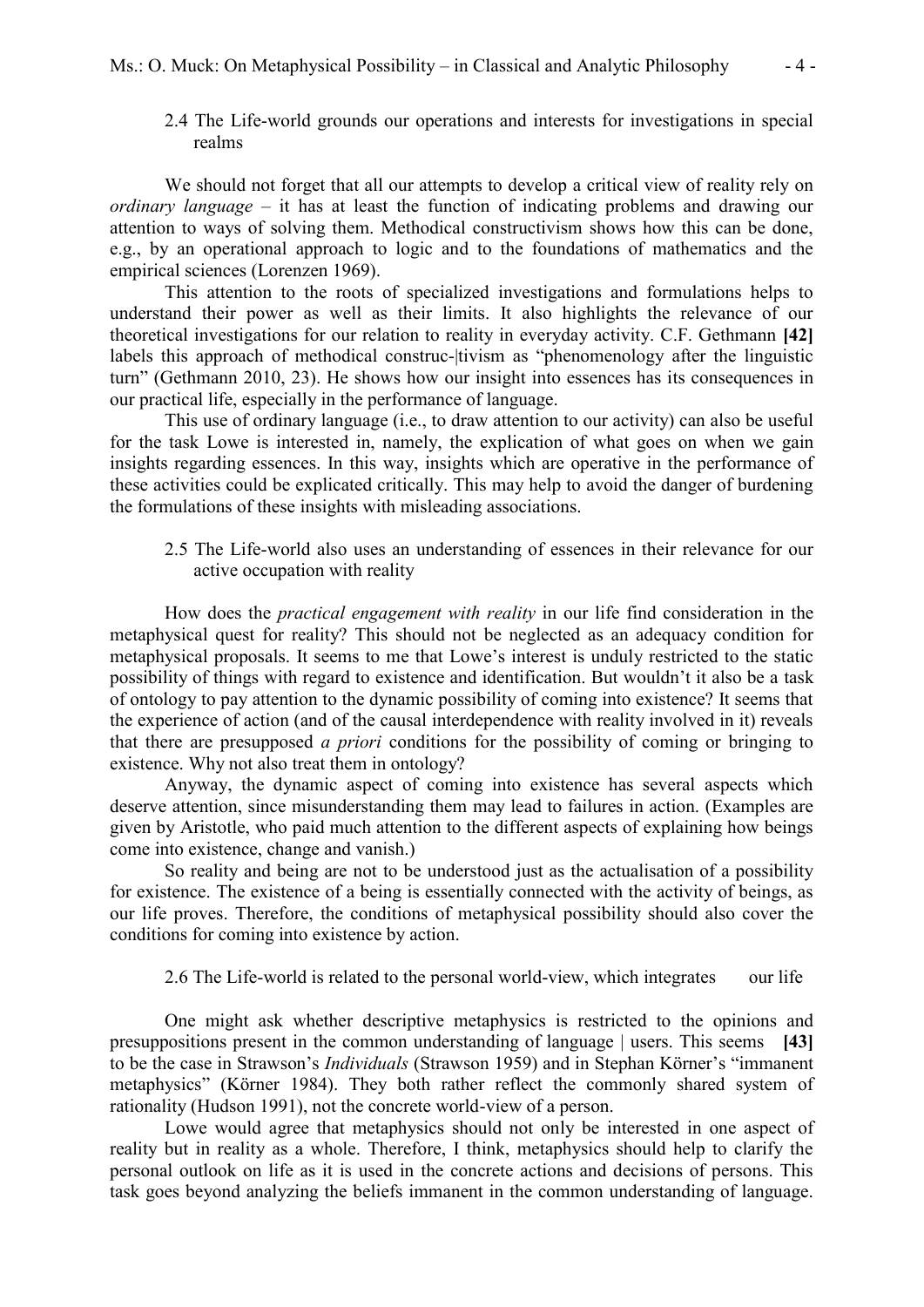It concerns beliefs of single persons. In the investigation into the logic of religious language, which started with A. Flew (Flew 1963, cf. Muck 1967), this stock of beliefs was sometimes called *Weltanschauung* (world-view). Körner would have labelled it as a person's "transcendent metaphysics" (Körner 1984, ch.11 and 17).

In our search for a critical account of the "reality" which a personal world-view intends to understand, the reference to commonly accepted structures is only of limited importance: The reason is that such common sense structures, when used by a person for leading her life, underlie personal evaluation. Furthermore, the common sense model extends only to beliefs which find concordance among people. It never has the universality of a person's unlimited quest for reality which is exemplified in the questions this person could ask.

The personal world-view depends on experience, including personal experience. Nevertheless, one may also ask for minimal *a priori* conditions for personal world-views, which are based on personal experiences of life. The discussion about personal world-views continues to shed light on formal structures and minimal requirements for a reasonable improvement of personal world-views, especially by way of dialogue (cf. Ferré 1961, Bochenski 1965 and 1994; Riordan 1991).

Due to their basis in personal experience, personal world-views have an essentially personal element. Nevertheless (or just because of that!) a dialogue between world-views is possible and fruitful; it presupposes respect for the differences and involves the exchange of personal reasons and experiences. Therefore, the realm of admissible questions in metaphysics should not be limited a priori to questions with generally accepted answers. Metaphysics, therefore, should also direct our attention to the a priori conditions of forming and rationally improving personal world-views, | which involves personal experience. **[44]** In a similar vein, Karl Popper described this as the task of philosophy:

We all have our philosophies, whether or not we are aware of this fact, and our philosophies are not worth very much. But the impact of our philosophies upon our actions and our lives is often devastating. This makes it necessary to try to improve our philosophies by criticism. This is the only apology for the continued existence of philosophy, which I am able to offer. (Popper 1973, 33)

## *3 Some tendencies among philosophers who try to renew traditional metaphysics*

Around the beginning of the 20th century, many philosophers who were interested in metaphysics welcomed the phenomenological movement as a "turn toward the things" instead of getting lost in critical reflection. This again raised the question whether such a turn could lead only to essential relations between *intentional contents*, or whether it was apt to discuss questions of *existence*. In his development of phenomenology, Martin Heidegger created the idea of a fundamental ontology. But from the viewpoint of logical empiricism, this was not an encouragement to do metaphysics!

As an alternative way to achieve better knowledge about the things as they are, some philosophers favoured "inductive metaphysics": they regarded metaphysics as the fruit of further hypotheses that reach beyond scientific hypotheses. Seen that way, metaphysics appears as a sort of very general empirical discipline.

Against this approach (and inspired by Pierre Duhem and Henri Poincaré) Jacques Maritain emphasized the methodological distinction between metaphysics and empirical sciences – a distinction which had already been explicated by Thomas Aquinas, as Pacificus Borgmann pointed out in his critique of the scientism behind inductive metaphysics (Borgmann 1934).

This distinction is associated with the difference between inductive and deductive arguments and corresponding types of explanation. The former start from experience and aim at describing its sufficient conditions, using general nomological statements. These statements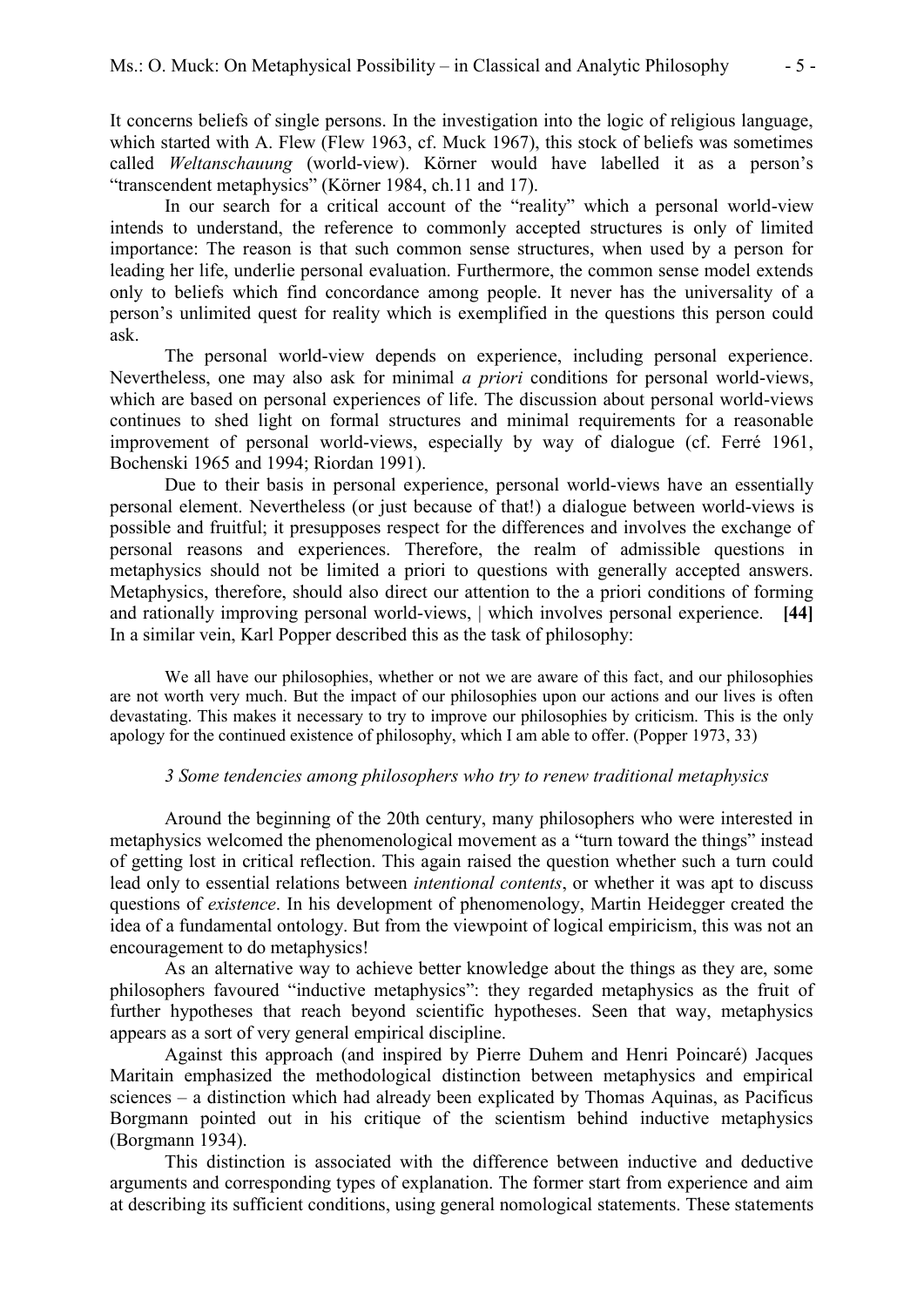permit forecasts and can hence be tested empirically. The latter start from experienced beings and apply to them some general principles which require that some other being exists. These necessary conditions make the existence of the observed being ontologically possible. **[45]**

Such an explanation derives its strength from an assumed general principle that states that the actuality of a being with special features presupposes the actuality of a being of a certain kind. Such principles are not conceptual necessities but express general truths concerning the world of human experience. This obviously raises a question: how do we get to know such principles? (Muck 1994, 47-48)

The critical discussion of different forms of epistemology in the first decades of the last century lead some philosophers to see the foundation of human knowledge in an immediate evidence of necessary connections of the contents of our intentions. A much discussed example was the link between essences, referred to by 'contingent being' and 'existing in virtue of a proportionate efficient cause', as this was defended in the thirties, e.g., by Josef de Vries (de Vries 1937).

An obvious difficulty of that approach was identified in the personal character of such immediate evidence. A further problem was seen in the adequate linguistic expression of it. So this procedure was challenged by hermeneutical considerations, pointing to the dependence of the verbal expression of the immediate insight on personal and cultural conditions. Analytic philosophy challenged it by the considerations concerning the problems connected with basic experiential sentences (see the debate in the Vienna Circle about the nature of protocol sentences) and of private language.

To meet such problems, Joseph Maréchal's (1878-1944) approach to develop metaphysics exploits the idea that the basic insights of metaphysics could already be operative in the development of human knowledge. In our reflection upon this process, these basic insights are to be articulated as conditions of the possibility of this knowledge. This bears a similarity to Shalkowski's above mentioned consideration that Lowe's approach should better rely on concepts developed in such a process. Although these concepts contain essences and are *a priori* insofar as they make experience possible, they are not explicitly formulated in advance of experience. They are grasped as conditions of metaphysical possibility of the things we can find in experience.

Since Maréchal asks for the conditions of the possibility of human consciousness of objects, he finds an initial similarity between his and Kant's method (Maréchal 1922-1944). But he tried to show how this transcendental approach can be further developed. According to Maréchal, Kant's restriction of knowledge to the realm of appearances/phenomena can **[46]** be | transgressed towards the unlimited field of being. This field of being is relevant for our activity, for our contact with actual reality. Maréchal's thought had an impact on the philosophies of Johannes Baptist Lotz (19031994), Karl Rahner (1904-1984), Emerich Coreth (1919-2006), Bernard Lonergan (1904-1984) and many others. Their work can be understood as emphasizing different aspects of this transcendental-realist approach. Coreth, e.g., starts from reflecting upon the activity of asking questions. He critically explicates the minimal conditions of the possibility of this performance. The meanings of the concepts involved in that explication are determined in relation to the performance of asking as such. He calls this procedure a "dialectic between concept and performance (Begriff and Vollzug)" (Coreth 1968). In that way, Coreth accomplishes an operational reinterpretation of classical metaphysics without relying on an obsolete cosmology.

A comparative look at the procedures of these philosophers reveals some basic methodological elements (Muck 1968, 307-342) which have also been further explicated in the light of 20th century analytical philosophy (Muck 1969, Runggaldier 1990). Maréchal himself had already pointed to Aristotle's defence of the legitimacy of the principle of noncontradiction. For Aristotle, this principle belongs to the basic structure of a cognizing subject. It is immediately evident and indispensable for anybody who speaks and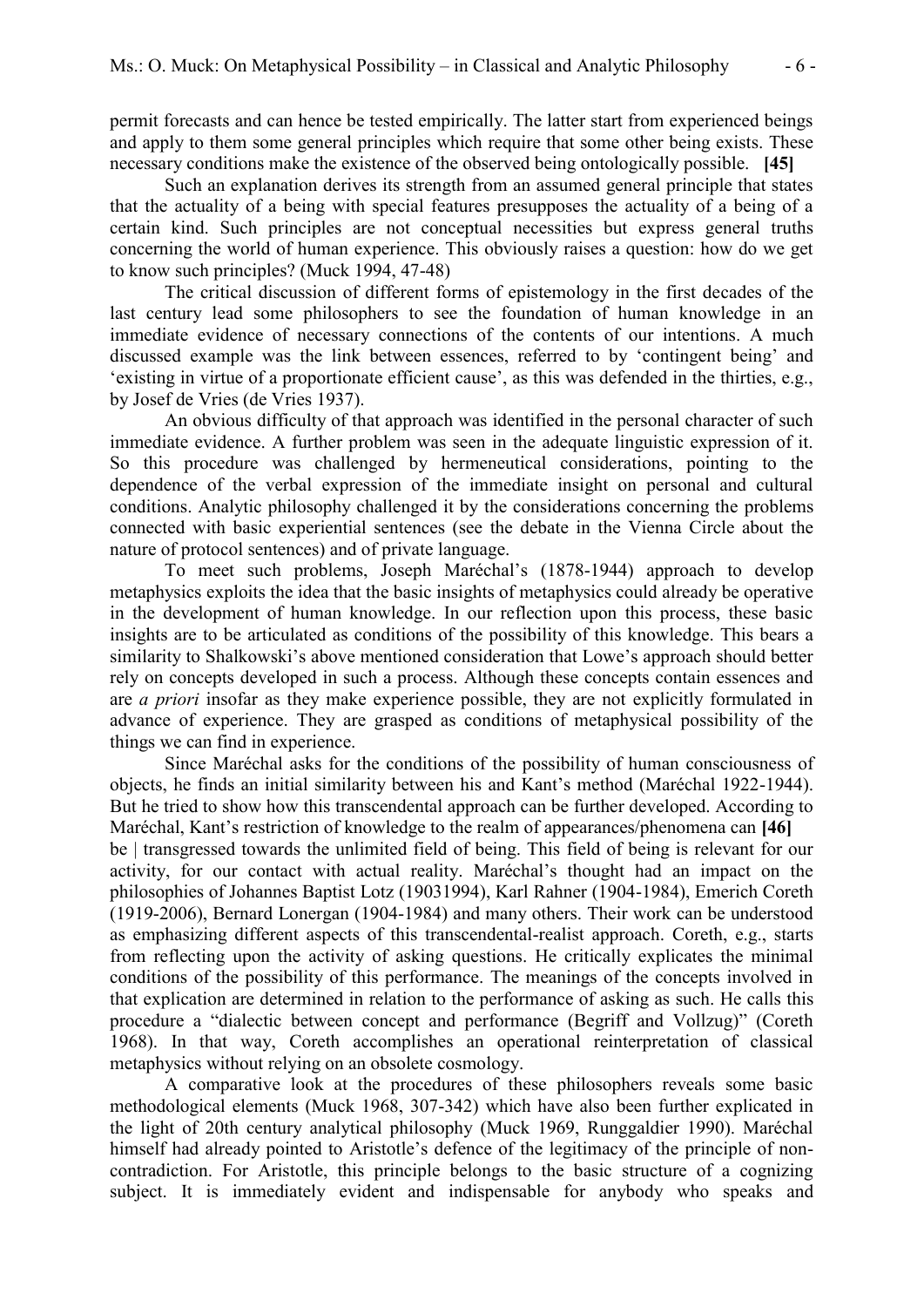communicates. So the content of such a sentence is (a) claimed to be evident and is (b) shown to be operative in any intellectual action. Furthermore, this fact is (c) reinforced in an indirect manner, reminding us that it is presupposed in any communication. Later on, element (b) was identified as operational analysis (Hoenen 1954) and (c) as indirect argumentation in the form of retorsion (Isaye 1954). Retorsive arguments show the inconsistency between the content of the negation of the principle and the performance of the very act of negating this principle (Muck 2009). Because such a principle expresses an operational structure, the reflection on this structure is the way to determine its meaning and its practical consequences. This reflection does not depend on a special language.

In his book *Insight* (Lonergan 1957), the Canadian philosopher Bernard Lonergan (1904-1984) takes up and develops the approach of Maréchal in his own way (Muck 2010, 1324-1425). Lonergan investigated the details of the process leading to knowledge, and he did this in two steps: At the first stage (a phenomenological analysis of the process of knowing), he tried to elucidate what we are doing when we strive for knowledge. He observed a | **[47]** *recurrent operative structure* of our mental process in all different forms of knowing: starting from the experience of *data*, we try to *understand* them, and then we attempt to *affirm* what we have understood. For that purpose, we return to the data again until there are no further questions which are relevant for our understanding and our affirmations.

In a second stage of his investigation, he asks what is attained when we engage in that activity. The answer to this question arises not from an uncritically assumed model of cognition, but from the immanent operative structure of knowing which is manifested in the activity of knowing. By a kind of retorsion, Lonergan argues that there is *no knowledge without that recurrent operative structure of cognitional activity* he had observed in his phenomenological analysis. (The same, by the way, holds also for the reflection upon this activity itself.) He then shows that one cannot in principle deny the *objective validity* of the results of that process. Doing this, he clarifies the core meaning of "objective validity" in terms of the operative structure itself. For Lonergan, the operative structures are not themselves knowledge, but they are the condition of the possibility of knowledge and of its organization. The expression of our awareness of these conditions might be dependent on language and culture, but the operative meaning of them has *intercultural importance*.

The variety of different directions of investigation, which has led to the development of different sciences with their own principles, has its roots in this process, too. For Lonergan, these principles are heuristic structures for dealing with the various questions which life prompts. Those structures are involved in the acts of special questions and investigations as their presuppositions.

Lonergan's account of the operative structures of knowing and of its relationship to retorsive justification helped to make clear the logical structure of Maréchal's transcendental method with its operative and retorsive elements. It also helped to make explicit and to justify the claim for objective validity underlying human knowledge. It does so by providing an operational criterion for affirming knowledge as valid, namely, its stability against all relevant questions (Muck 1969).

Can the indicated procedure help to improve our personal outlook on the world and the ways we speak about it? Is a useful combination of the indicated methodological elements possible which might be fruitful for the task of metaphysics? **[48]**

### *4 Suggestions for metaphysical analysis*

If metaphysics should assist us in coping better with questions that concern the beliefs which underlie the conduct of our life, then it seems natural to pay special attention to difficulties which appear as puzzles or antinomies. Their critical appraisal starts against the background of our previous cognitional practice, which was leading us to the personal model of reality with which we have lived so far; and against that background, we also discover those conflicting sentences which prompt our questions for truth.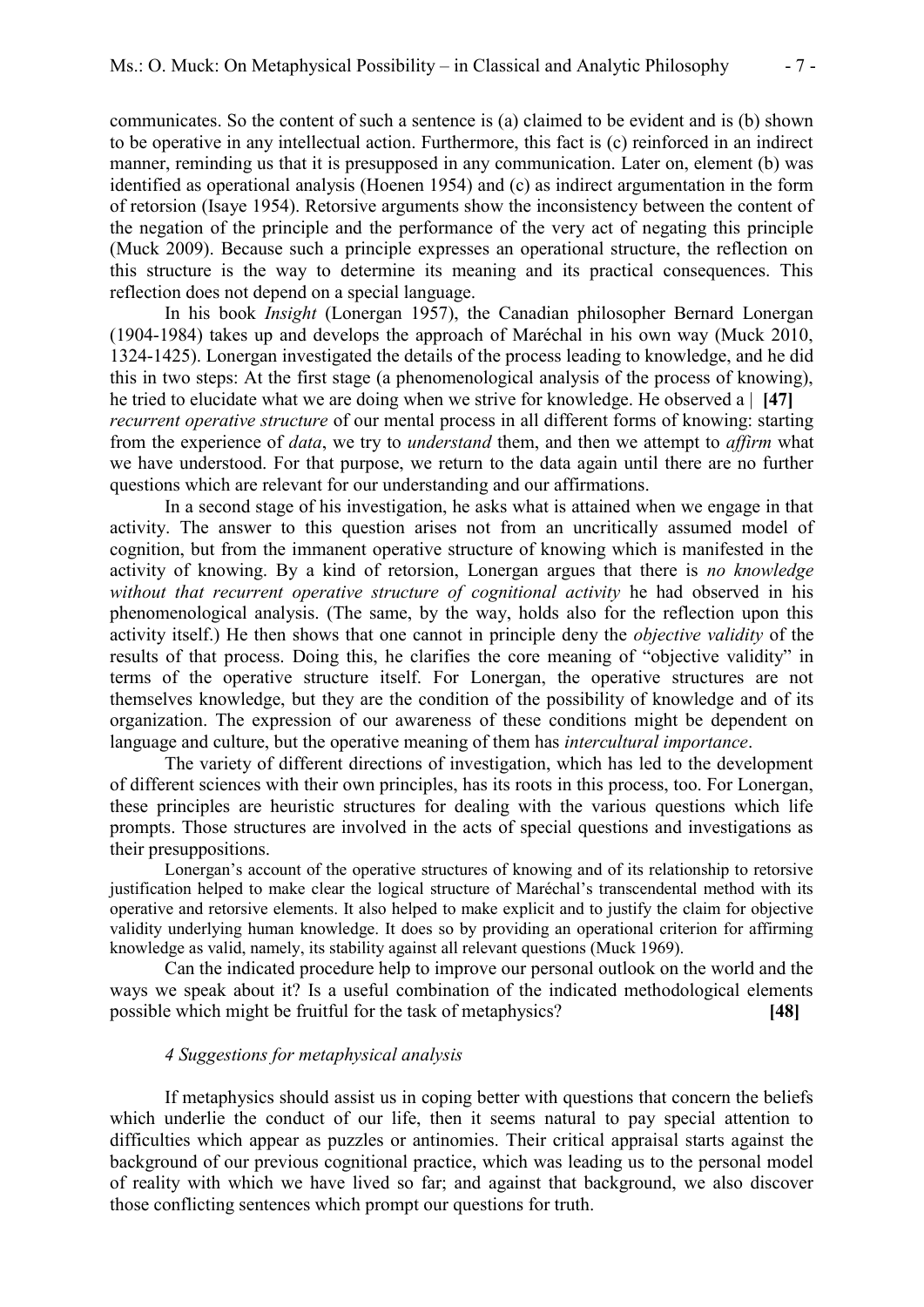Let us start with the experience that we are sometimes confronted with opinions which seem to constitute reliable beliefs but oppose each other. Examples could be beliefs we hold, or experiences which seem to contradict well-founded expectations, or surprising statements of people whom we regard as reliable and serious in their views. Such experiences can lead to a process of critical appraisal of the conflicting beliefs. In my view, such processes can be understood as exemplifications of Maréchal's and Lonergan's ideas.

The process of a critical appraisal of our often insufficient grasp of reality may start with the formulation of oppositions between beliefs both of which seem to be justified. My discussion of a simple example is intended to elucidate the structure of a process that could be called "integrating synthesis". Lowe seems to intend something similar when he writes:

Perhaps the most fundamental principle governing truth is the principle of noncontradiction, according to which a proposition cannot be both true and false – or, as it might more strictly be put, a proposition and its negation cannot be both true. (Lowe 2003, 121)

[...] reality is fundamentally one: that there is just one sum total of existence – one world – which is the same for all thinkers, places and times. And my suggestion is that, to the extent that we are committed to the unity of truth, at least in as much as this amounts to an unconditioned acceptance of the principle of non-contradiction, we are committed, in short, to realist metaphysics. Fortunately, this still leaves plenty of scope for many forms of pluralism [...].Our ontology will admit of multitudes within The One". (Lowe 2003, 123)

A possible start for such a process may be situations where we ask which of two or more conflicting sentences might be true. In order to give an idea of the methodologically relevant considerations which can make insights explicit, I will make use of a simple, old and rather innocent example. (Wolfgang Stegmüller also used it to draw the attention to the **[49]**  way how we | speak about "reality".) It is the situation that a stick which is partly dipped into water looks buckled.

Obvious questions like "is the stick really buckled?", "is it true that it is buckled?" may arise (see 4.1 below). Our reaction could be that we try to solve the questions by touching the stick (4.2) and, in recalling some elements of optics, to understand that the stick is not really buckled (4.3), but only appears buckled (4.4).

What is involved in this understanding of the situation and our reaction? Let me sketch its epistemological and ontological implications.

4.1 The challenge of opposite statements – the implicit ideal of reliable cognition

Firstly, we may become aware of the fact that our surprise reveals our tacit conviction that it cannot be true that (under the same circumstances) the stick is buckled and is not buckled.

Furthermore, this can be understood as the application of an ideal norm for reliable beliefs: according to this norm, a reliable belief is one for which no question which is relevant for this belief is open. (A note on my terminology: A "relevant question for belief p" is a question that admits of at least one possible answer that is incompatible with p. And a relevant question is "open" if it has not yet been ruled out that one of those incompatible answers is the reliable answer.) This norm might be seen as a postulate for our cognitive activities if we come across oppositions and wonder what should be accepted.

Comparing this postulate with our actual cognitive practice in everyday life, we have to add specifications. We usually cannot check all relevant questions and decide whether some of them are still open. In practical life we have learned to restrict the relevant questions to those for which we have a prudent doubt which is based on our experience so far. Put in another way, for such questions there is a danger of error and not just the bare possibility of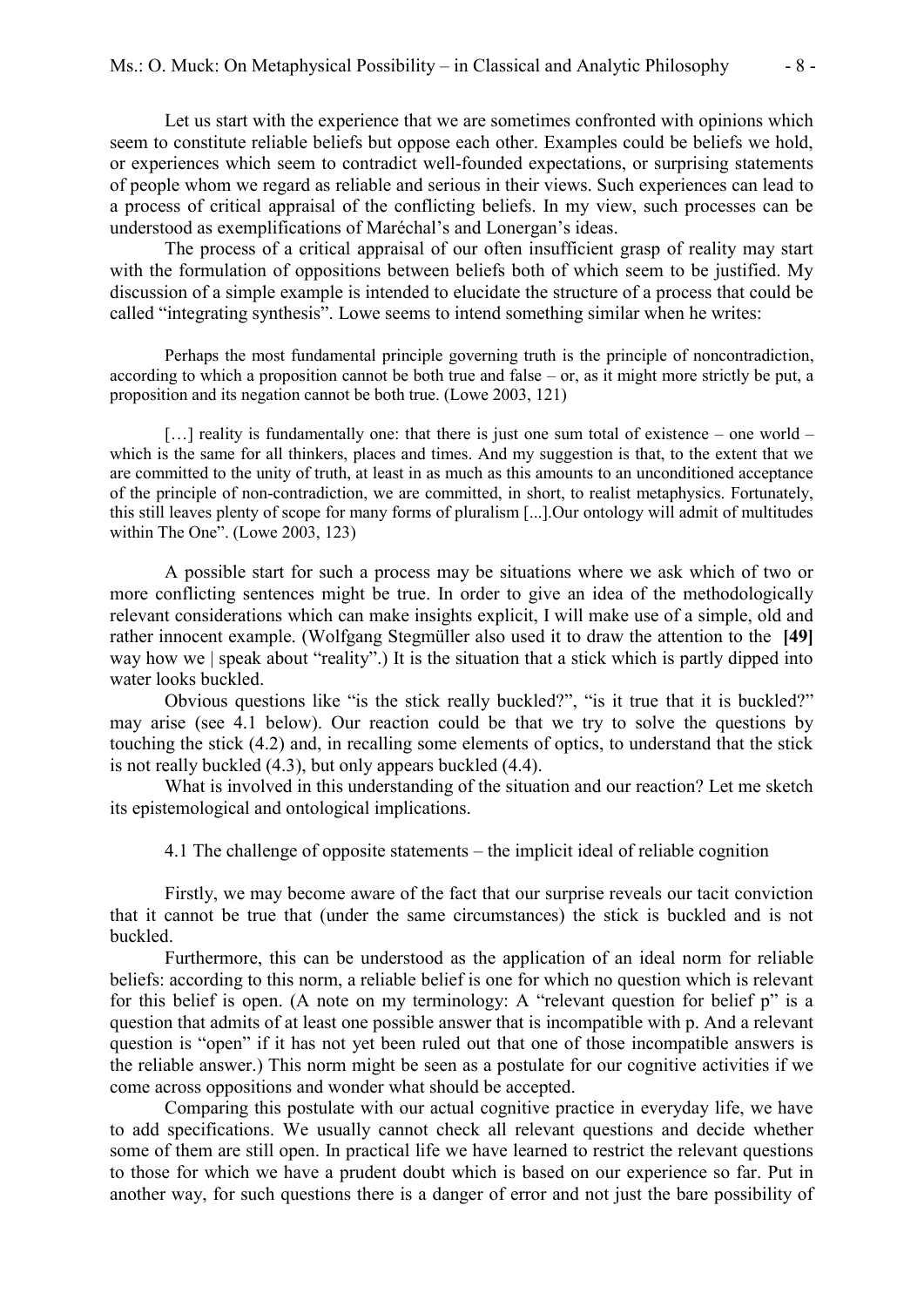error. Let us call these questions "positively relevant questions for p". This restriction is a matter of prudence: subjects who are unable to prudently distinguish between possibility and danger of an error would not have survived up to now.

This epistemic quality of beliefs, which we use in practical life, was called *hypothetical certitude* (by Josef de Vries) and *practical certitude* (by Karl Popper [1973, 78]): For such beliefs, the relevant questions are me-|thodically | restricted to the positively [50] relevant questions. This certitude is hypothetical, as it is dependent upon the realm of experience which a per-son could have taken into consideration. It is also dependent on the beliefs which are involved in our judgements about the conflicting statements – including our beliefs about sound ways of arguing.

4.2 Attention to the support of the statements. An operational explication of "reality" and "truth"

The same hypothetical character also affects our beliefs in the model of reality which has guided our life so far and which had also been used as support of the conflicting statements. This can be seen as the reason for the limitations of this model. These limitations become manifest when we meet inconsistencies with other investigations or opinions – we then begin to develop a closer interest in reality by gaining a critical distance to the beliefs we use in practical life. We then pay critical attention to the support for our beliefs in order to find out whether these beliefs have perhaps transcended the limits of their hypothetical validity within the model we used.

So we ask for the truth of our beliefs, and hence, we quest for reality and being and not merely our opinions about it. But what do we understand by "truth", "reality" and "being" in such a context?

We may first note the parallels between the use of "reality" or "being" and the use of "truth". This makes us aware of a use of "true" which requires that the state of affairs represented by the proposition is real and not fictitious. Or, as Aristotle put it, a statement is true when it says what is of that which there is.

Next, we may consider that the question for truth arose when relevant questions beyond the recognized limits turned up. This insinuates that the truth of a proposition is a minimal condition for the reliability of corresponding beliefs.

When the support of a belief leads to practical certitude we may propose to say the following: within the (hypothetical) limits of the positively relevant questions, and for the practical purposes of ordinary life, we can trust in this belief as if it were true. Or in other words: within these limits, the model we use for our ordinary life can be taken as a model that matches with reality. But becoming aware of the limits and posing questions beyond these limits, e.g., questions for truth and reality, we distinguish between the reality according to the model and reality as it is. This corresponds to the | distinction between positively **[51]** relevant questions and all relevant questions. This distinction may at first glimpse appear as a merely epistemological matter. But it should also be seen in its ontological importance.

In our buckled-stick-example, we distinguished between how "it appears" and what "really is the case". This correlates with the difference between restricting the relevant questions to a limited range and considering all relevant questions without limitation. Hence, statements for which the relevant questions are not limited are intended as statements about what really is whereas statements about how things appear express that this holds only for a restricted realm of relevant questions.

It is important to keep this distinction in mind because even when we only describe appearances, we use a language by which we usually intend to say what there is. So the restriction must be made explicit if it is not just obvious from the circumstances. If a restricted affirmation only intends to describe the content of appearance, this "brackets" the ontological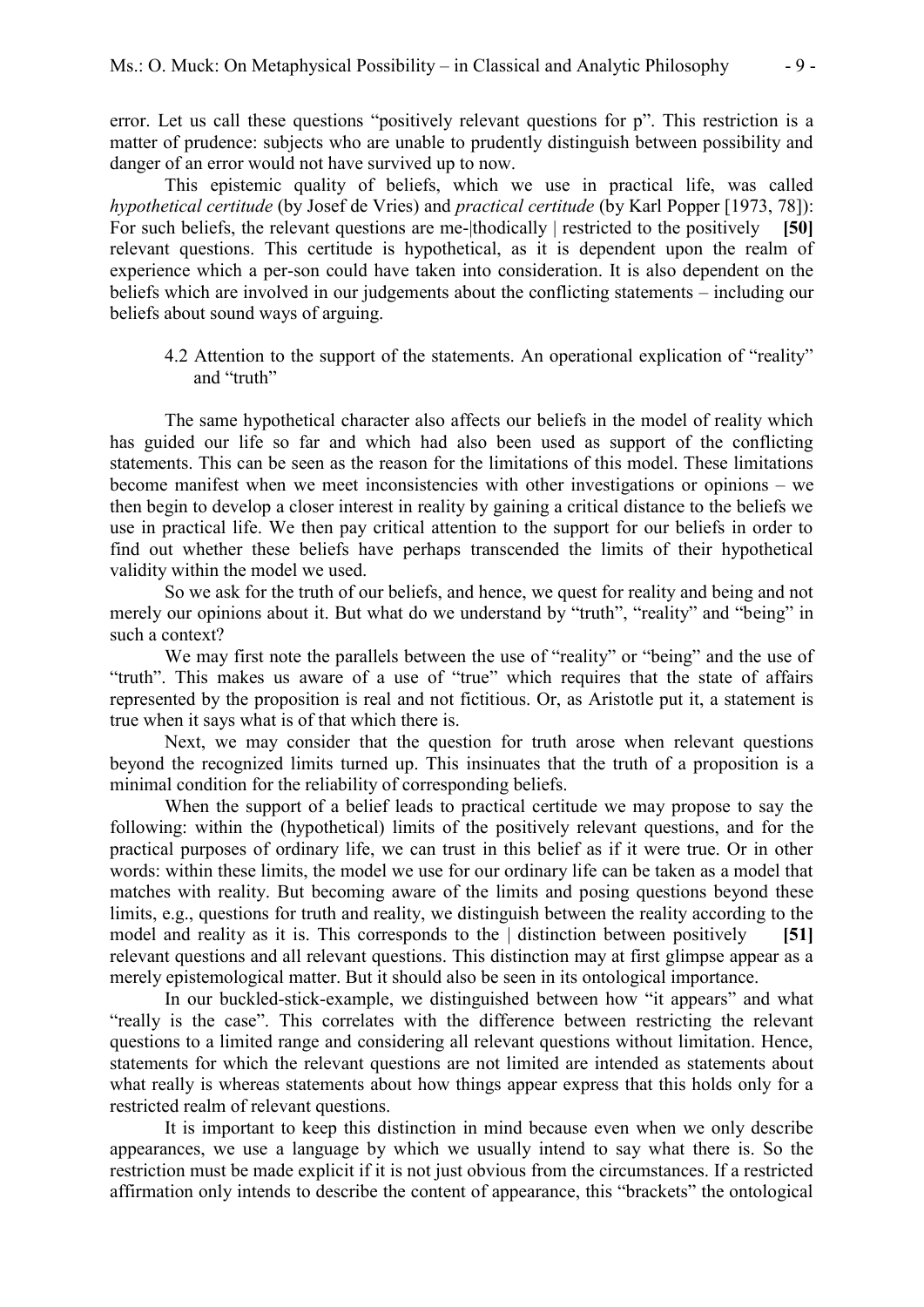value suggested by ordinary use and leaves it open to further specification. Since such a specification would consist in considering further relevant questions, this shows the ontological priority of the realm of being compared with that of appearance or other methodically restricted scopes of our claims.

This should also be kept in mind when evaluating the familiar "realist" objection that a reflection on necessities of thinking cannot gain any knowledge about reality. But this objection relies on a common sense understanding of "reality" which is in need of critical improvement. The operational criterion of validity relies on the performance of activities that are also exercised in formulating the very objection, i.e,. by asking, affirming and reflecting on our activities. These activities do not only work within our every-day model of reality; they are also involved in critically reflecting it. Therefore, our understanding of "reality" should not be restricted to that model of reality which is to be improved. It should be formed according to the more general activity by which we are enabled to scrutinize the common sense model. And this understanding has been developed in the given example of an integrating synthesis. **[52]**

## 4.3 Understanding the initial problem – improving our experiential knowledge

Hence, if we are intending to talk about "reality" or "being", this involves statements with an unrestricted domain of relevant questions. Of course, such claims are again open to relevant questions, in the sense that they can be criticised and undergo further development. (I stress this since meta-physical statements, like any other statements, are in principle open to revision.)

The example above suggested a cautious use of "reality". Similar caution is called for regarding words like "being", "appearance", etc., which are used to formulate appropriate differentiations. They determine a horizon of questioning, but they do not yield the answers. Therefore, they can be called "heuristic concepts". They would be misunderstood if they were associated with special features which are borrowed from an inadequate model of this realm. But they may imply elements which are a priori conditions under which something can possibly be an object within this horizon of questioning. But thereby it is not decided in advance what will be detected here in detail. Asking detailed questions is the way in which reality becomes present – or at least aspects of reality, corresponding to the horizon. So the procedure proposed here is not to be misunderstood as a kind of idealism, and it does not just lead to our construction of reality. What it shows is the way how reality becomes present in prompting and answering our relevant questions. This is the way how beings like us can become acquainted with a reality to which they stand in conscious and active relations.

In our example, one statement of the initial opposition (namely the claim that the stick is buckled) is refuted by further experiments with the stick, e.g., by touching it, and by explaining the visual impression of a buckled stick via optical laws. As a consequence, the opposing statement "the stick is not buckled" can be reaffirmed, whereas the former one can be reaffirmed in a revised way: "it just appeared as if the stick was buckled", thereby restricting the range of relevant questions. I would call this a critically positive interpretation: It is an interpretation since it is a reconstruction of the meaning of a statement. It is a positive one since it emphasises what can duly be affirmed in view of the given support. And it is critical, since it adjusts the meaning to the limits of supported validity. Thereby it  $\vert$  **[53]** improves our apprehension of reality. By this consideration an ontologically relevant differentiation became manifest.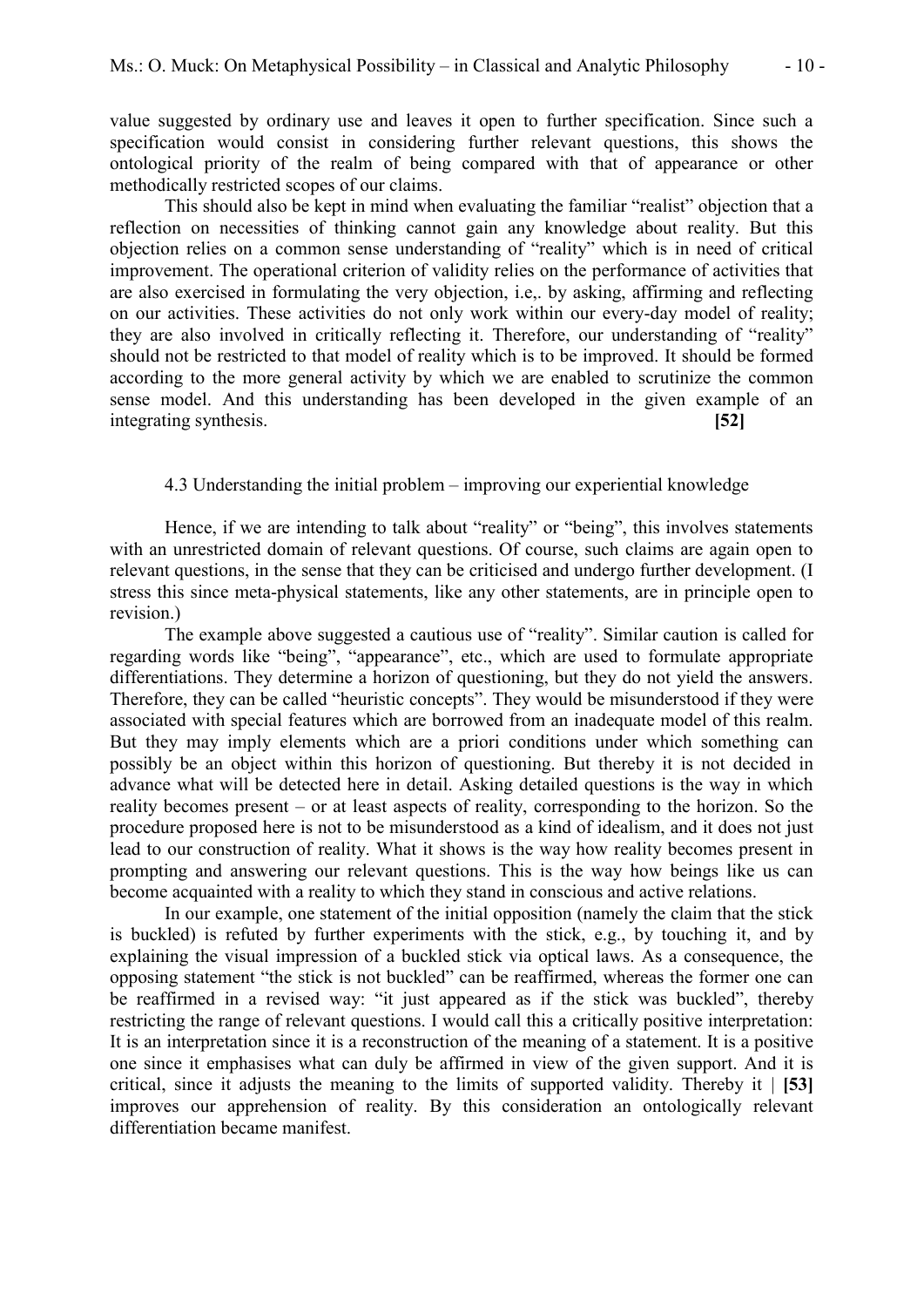4.4 Solution of the problem – integrating the criticism of its assumptions into our way to apprehension of reality

The process by which critically positive interpretations are developed may be called an integrating synthesis. It elaborates the a priori conditions by which the limits of our knowledge can be understood, and it elucidates what "validity" means within these limits. It thereby develops elements of a basic structure of reality, and those elements in turn delineate what can be known in detail by further experience in the various realms of questioning.

At the same time, this synthesis distinguishes a priori elements, which are necessary conditions for any representation of reality (call them pure a priori), from merely methodological or even subjective a priori conditions, which result both from particular personal interests or from a limitation for practical purposes dependent on previous experience. To identify limitations imposed by such special forms of a priori conditions is an important result of the process of integrating synthesis. Chief occasions for becoming aware of such limitations are oppositions which become apparent in a dialogue. This fact suggests that diligence in pursuing special ways of investigation must be combined with an evaluation of their results: Only such an evaluation can determine what they can contribute to our orientation in life. Interesting examples of attempts to finding an integrating synthesis of opposing views can be found, e.g., in the ongoing discussions about the relations between science and religion or between naturalist and non-naturalist worldviews (Jacobs 2008).

To summarize, I have tried to take up Lowe's suggestion to go beyond mere opinions about reality and to turn to reality, to the essence of beings, by investigating minimal conditions for the possibility of the existence of beings. Recalling similar endeavours in analytical and classical metaphysics, I tried to indicate ways how metaphysics should assist our understanding of the connection between our life-world and the underlying reality. I also suggested to make the understanding of essences explicit by means of analyzing activities which make use of these insights.

**[54]**

## *5 References*

Bochenski, J. M. 1965 The Logic of Religion, New York: Univ. Press

- 1994 "Religious Hypothesis Revisited", in P.Weingartner (ed.), Scientific and religious belief (Philos. Stud. Ser. 59), Dordrecht: Kluwer, 143-160.

Borgmann, P. 1934 "Gegenstand, Erfahrungsgrundlage und Methode der Metaphysik", Franziskanische Studien 21, 80-103.125-150.

Coreth, E. 1968 Metaphysics, (english edition by J. Donceel, with a critique by B. J. F. Lonergan), New York: Herder and Herder.

De Vries, J. 1937 Denken und Sein. Ein Aufbau der Erkenntnistheorie, Freiburg: Herder.

Flew, A. (ed.) 1963 "Theology and Verification", in A. Flew and A. MacIntyre (ed.), New Essays in Philosophical Theology, London: SCM Press Ltd.

Gethmann, C. F. 2010 "Die Aktualität des Methodischen Denkens", in: C. F. Gethmann and J. Mittelstraß (ed.), Paul Lorenzen zu Ehren (Konstanzer Universitätsreden), Konstanz: Universitätsverlag Konstanz, 15-37.

Hoenen, P. 1954 "De definitione operativa", Gregorianum 35, 371-405.

Hudson, W. D. 1991 "The Rational System of Beliefs", in A. Loades and L.D. Rue (ed.), Contemporary Classics in Philosophy of Religion, LaSalle: Open Court, 33-58.

Isaye, G. 1954 "La justification critique par retorsion", Revue philosophique de Louvain 52, 204-233.

Jacobs, Ph. 2008 "An argument over 'methodological naturalism' at the Vatican observatory", Heythrop Journal 49, 542-581.